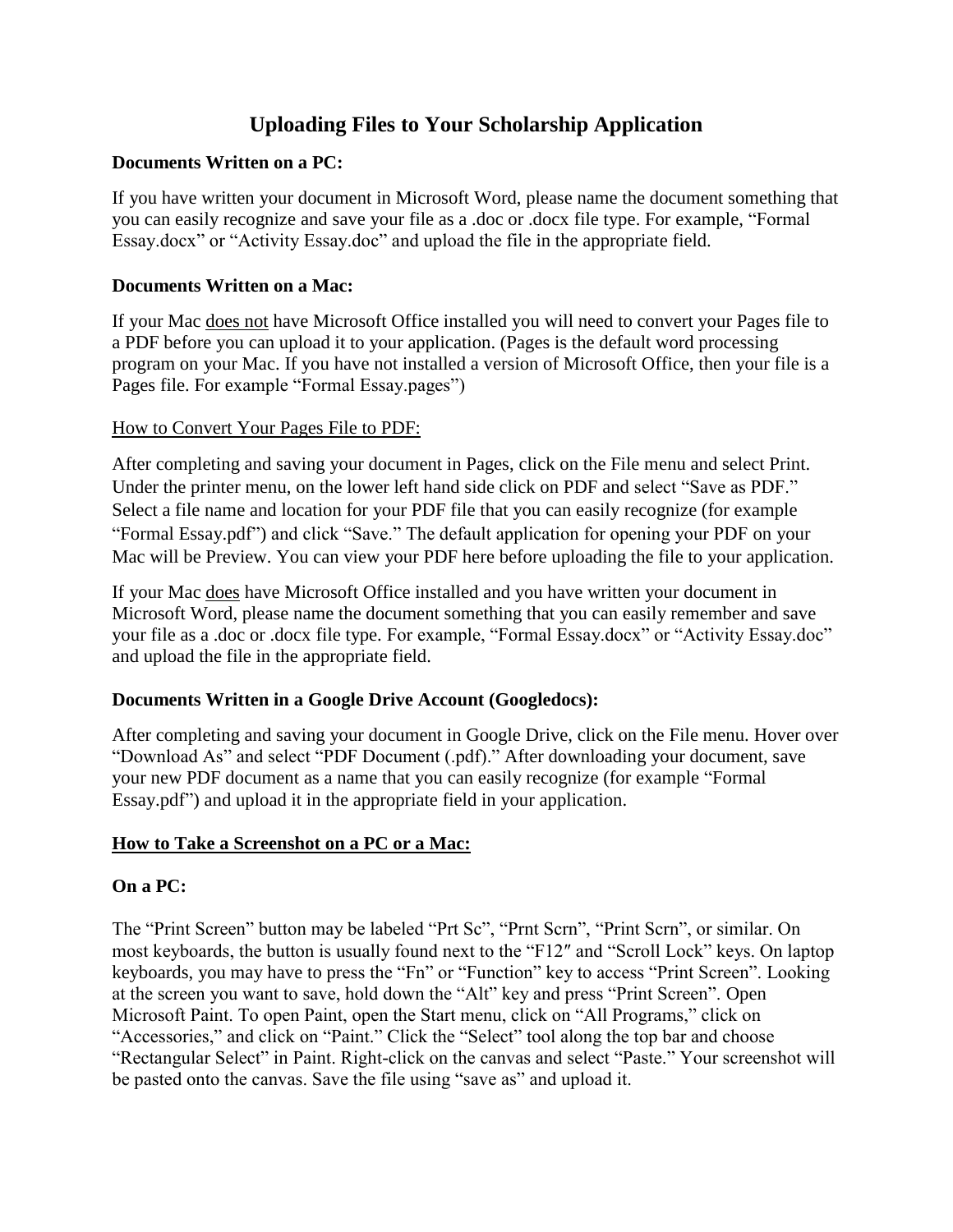### **On a Mac:**

To capture the entire desktop, press **Command-Shift-3**. The screen shot will be automatically saved as a [PNG](http://graphicssoft.about.com/od/formatspng/) file on your desktop. Rename the file so that you can easily recognize it (for example, "SARscreen.png" or "FinAid.scrnshot.png" then upload it in the normal manner.

### **How to Combine Multiple Pages into One Document for PC Users**

If you have used multiple screen shots to capture a document that you need to upload, you must combine them into one document before you can upload them.

#### **USING WORD (doc or docx)**

Open a Word Document and give it an appropriate file name: (FinAidinfo or CollegeXscript., for example). Click "Insert" and "Picture" and then navigate to the png file that you created from a screen shot (or from a photo taken by a smart phone). Insert the first screen shot. Make sure that the information is readable. Then move the cursor below the first screen shot but still on the same page. Click "Insert" and "Pictures" again and navigate to the secong png file. Insert that file. Most likely, the document will go over on to a second page. Do this until all screen shots are in that word document. Save the word document. Even though it is multiple pages, it is still only one file and will upload successfully.

#### **USING ADOBE ACROBAT**

(Note: This is not Adobe Reader)

Open the PDF files that you would like to combine.

Click on the "Create" button and select "Merge Files into a Single PDF" from the dropdown. A new window will open. Click on the "Add Files" button to browse for the PDF files that you would like to combine. **OR** Click and drag the files you would like to combine into the window. Use the "Move Up" and "Move Down" buttons to put your PDFs in the correct order. Make sure that "Single PDF" is checked.

When you have added all the PDFs you would like to combine and have ordered them correctly, click "Combine Files." Then Save your new PDF.

## **How to Combine Multiple Pages into One Document for Mac Users (using Preview)**

Open the PDF documents that you want to combine in Preview.

Select each Preview window, then choose View > Thumbnails to open the Thumbnails pane. Select the thumbnails of the pages you want to move. You can press the Shift key or the Command key while clicking each page thumbnail to select multiple pages.

Drag the thumbnails from one PDF window to the thumbnails pane of the other PDF window. Move your pointer to where you want the pages to appear in the PDF.

**Note**: When dragging the thumbnail to the top or the bottom of the thumbnail pane, a divider line may appear. To ensure your pages are inserted into the current document, do not drag the thumbnail beyond the divider line.

Release your pointer to move the pages to the location you've selected.